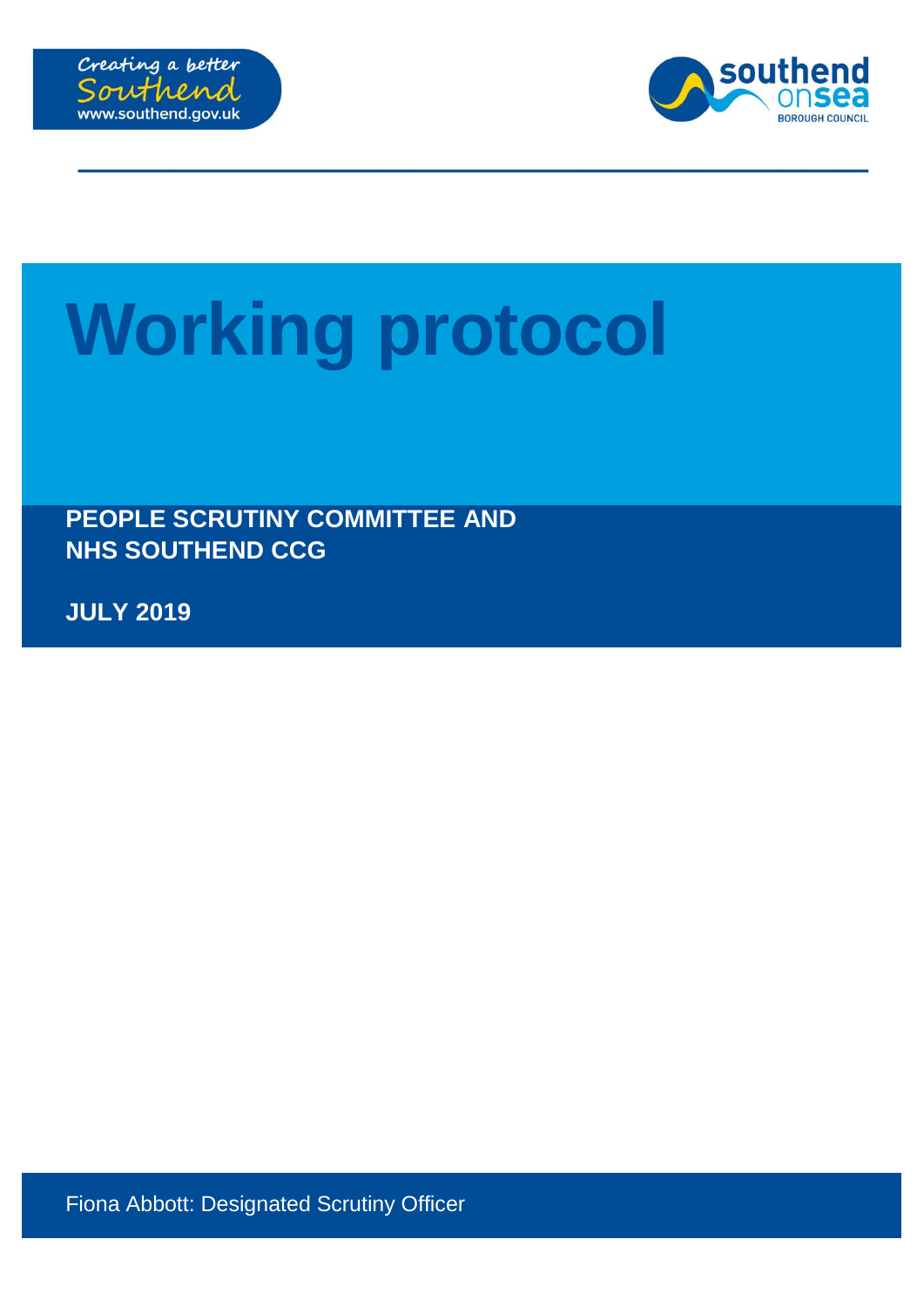### **1. Background**

- 1.1 The People Scrutiny Committee ('the Scrutiny Committee') is a Committee of Southend-on-Sea Borough Council and which acts as the Health Scrutiny Committee. The Scrutiny Committee fulfils the Council's responsibilities under 'The Local Authority (Public Health, Health and Wellbeing Boards and Health Scrutiny) Regulations 2013' to have a health scrutiny provision.
- 1.2 Guidance to support local authorities and their partners to deliver effective health scrutiny was published in June 2014<sup>1</sup>.
- 1.3 The "primary aim of health scrutiny is to act as a lever to improve the health of local people, ensuring their needs are considered as an integral part of the commissioning, delivery and development of health services".
- 1.4 The Scrutiny Committee has the power to hold NHS bodies to account for the quality of their services, through powers to obtain information, ask questions in public and make recommendations for improvements that have to be considered. The Scrutiny Committee can refer matters via full Council to the Secretary of State for Health and Social Care. All commissioners and providers of publicly funded health and social care are covered, as well as policies arising from the Joint Strategic Needs Assessment (JSNA) and Health & Wellbeing Strategy (HWBS).

## **2. Introduction**

 $\overline{a}$ 1

- 2.1 Strong working relationships need to be developed and maintained between the Scrutiny Committee and the NHS Southend Clinical Commissioning Group (hereafter referred to as 'CCG'). The aim is to achieve this by maintaining an open, honest and respectful attitude towards each other and operating on the basis of 'no surprises'.
- 2.2 In practical terms this depends on ongoing communication, liaison around forward planning and programmes and agreement between the Scrutiny Committee and the CCG on processes for the scrutiny function. Regular informal discussions / meetings will also be held between the Scrutiny Committee Chair (or nominee) and the CCG to enable issues to be discussed.
- 2.3 Health Scrutiny operates in two ways:-
	- Proactive to maintain an overview of and to scrutinise local health care issues; and
	- Reactive to respond to local health service commissioners and / or providers' consultations about proposed substantial changes to local services.

This Working Protocol applies in both circumstances.

[https://www.gov.uk/government/uploads/system/uploads/attachment\\_data/file/324965/Local\\_authority\\_healt](https://www.gov.uk/government/uploads/system/uploads/attachment_data/file/324965/Local_authority_health_scrutiny.pdf) [h\\_scrutiny.pdf](https://www.gov.uk/government/uploads/system/uploads/attachment_data/file/324965/Local_authority_health_scrutiny.pdf)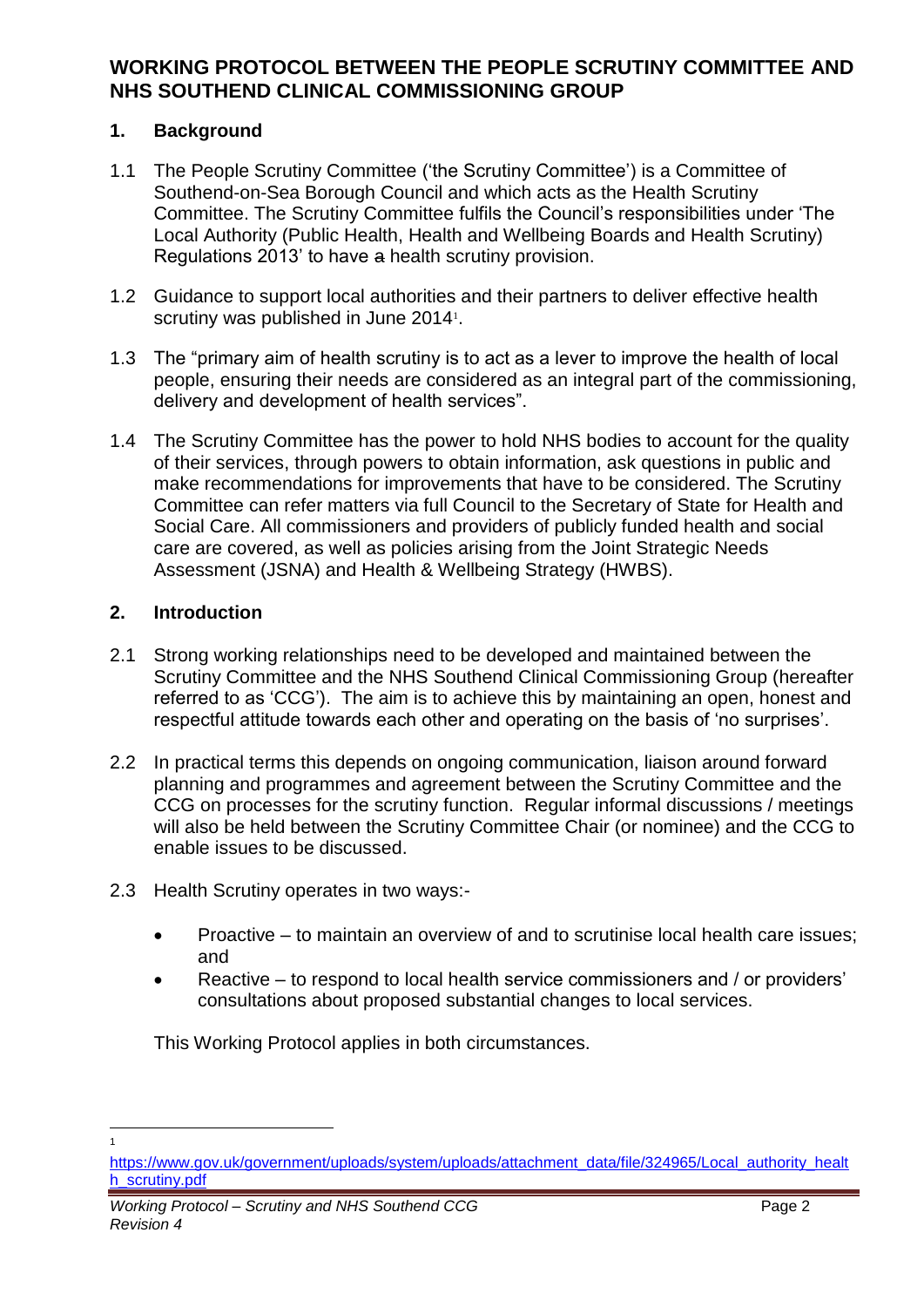2.4 Working protocols have also been developed between the Scrutiny Committee and Healthwatch Southend and between the Scrutiny Committee and the Southend Health & Wellbeing Board.

#### **3. Communication**

3.1 The named contact point for health scrutiny at Southend-on-Sea Borough Council is:-

*Fiona Abbott, Health Scrutiny Lead officer Tel: 01702 215104 Email: [fionaabbott@southend.gov.uk](mailto:fionaabbott@southend.gov.uk) [www.southend.gov.uk](http://www.southend.gov.uk/)*

The Health Scrutiny Lead officer acts as the first point of contact for any issue that a CCG may wish to raise with the Scrutiny Committee or its Chair.

3.2 The named contact points for health scrutiny at the CCG is:-

*Claire Routh, Head of Communications and Engagement NHS Southend Clinical Commissioning Group Tel: 01268 464522 Email:* [claire.routh@nhs.net](mailto:claire.routh@nhs.net) *[www.southendccg.nhs.uk](http://www.southendccg.nhs.uk/)*

- 3.3 Routine communication from the Scrutiny Committee to the CCG will include:
	- the updated work programme when available which will be sent to the named CCG contact, and anyone else at the CCG who requires it.
	- the named CCG contact, and anyone else at the CCG who requires it, to receive email alerts when the Scrutiny Committee agenda papers and minutes are published on the website.
- 3.4 The CCG will:-
	- At an early stage, seek the Scrutiny Committees' views on whether it considers proposed changes to health services to be 'substantial' and whether formal consultation with the Scrutiny Committee is required.
	- Provide early notice if arranged appearances at the Scrutiny Committee need to be delayed and state the reasons for the delay.
	- Respond positively to urgent requests from the Scrutiny Committee for information or attendance at a meeting if it is possible to do so.

#### **4. Consultation on substantial changes to service<sup>2</sup>**

4.1 In the case of substantial developments or variation to services which are the commissioning responsibility of CCGs or NHS England, consultation is to be done by NHS commissioners (rather than providers) i.e. by the relevant CCG(s) or NHS England.

<sup>-</sup>2 'substantial' – to be taken in its ordinary & natural meaning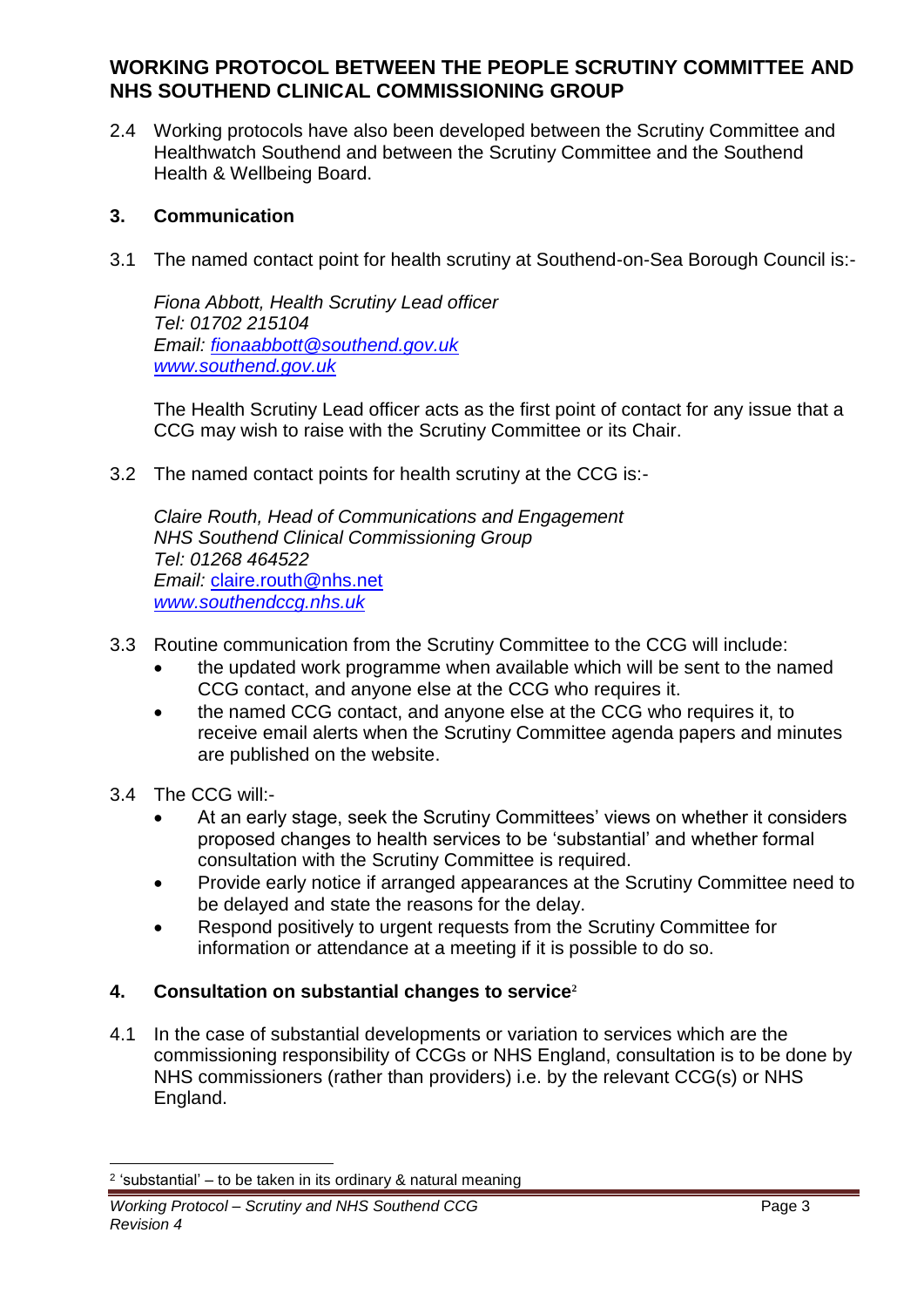- 4.2 Where the Scrutiny Committee has decided that local proposals for change to local NHS funded services are 'substantial', the proposer of the change will be required to consult the Scrutiny Committee. Consultation with the Scrutiny Committee should be treated as separate from consultation with the Council / Executive, or with the public / patients.
- 4.3 The Regulations require timescales to be provided to health scrutiny bodies and to be published by the proposer of substantial developments or variations. The scrutiny committee will respond in writing to the body undertaking the consultation.
- 4.4 Where a relevant NHS body or health service provider consults more than 1 Local Authority's health scrutiny function about substantial reconfiguration proposals, a Joint Committee should be appointed.

#### **5. Notice period for information and attendance at meetings**

- 5.1 The Scrutiny Committee will give 20 working days notice, except in very urgent circumstances, of its requirement for:-
	- Written information (in line with the Freedom of Information Act)
	- A CCG representative to attend a meeting

Requests will be made in writing (email) and the reasons for the requests will be provided.

### **6. Scrutiny reports and recommendations**

- 6.1 Local NHS commissioners and providers of NHS funded services have a duty to respond to reports and recommendations made by the Scrutiny Committee within 28 working days of receiving them. A longer timescale may be agreed between the Scrutiny Committee and the CCG to allow time for the CCG Governing Body or other relevant CCG body to consider the scrutiny report (see 6.3).
- 6.2 The CCGs' response should address each of the recommendations made, indicating whether the recommendation is agreed, partially agreed or not agreed. If any recommendation is not agreed or only partly agreed, then the reasons for this should be clearly stated.
- 6.3 Where the Scrutiny Committee makes substantial recommendations for action to a CCG it is expected that the scrutiny report will be included on the CCG Governing Body agenda for the next meeting to be held in public. The Chair, or other representative of the Scrutiny Committee, will be invited to present the report briefly to the Governing Body and take part in the discussion.

## **7. Referrals to the Secretary of State for review**

7.1 Proposed substantial changes may be referred to the Secretary of State for Health & Social Care in writing for review if the Council considers that:-